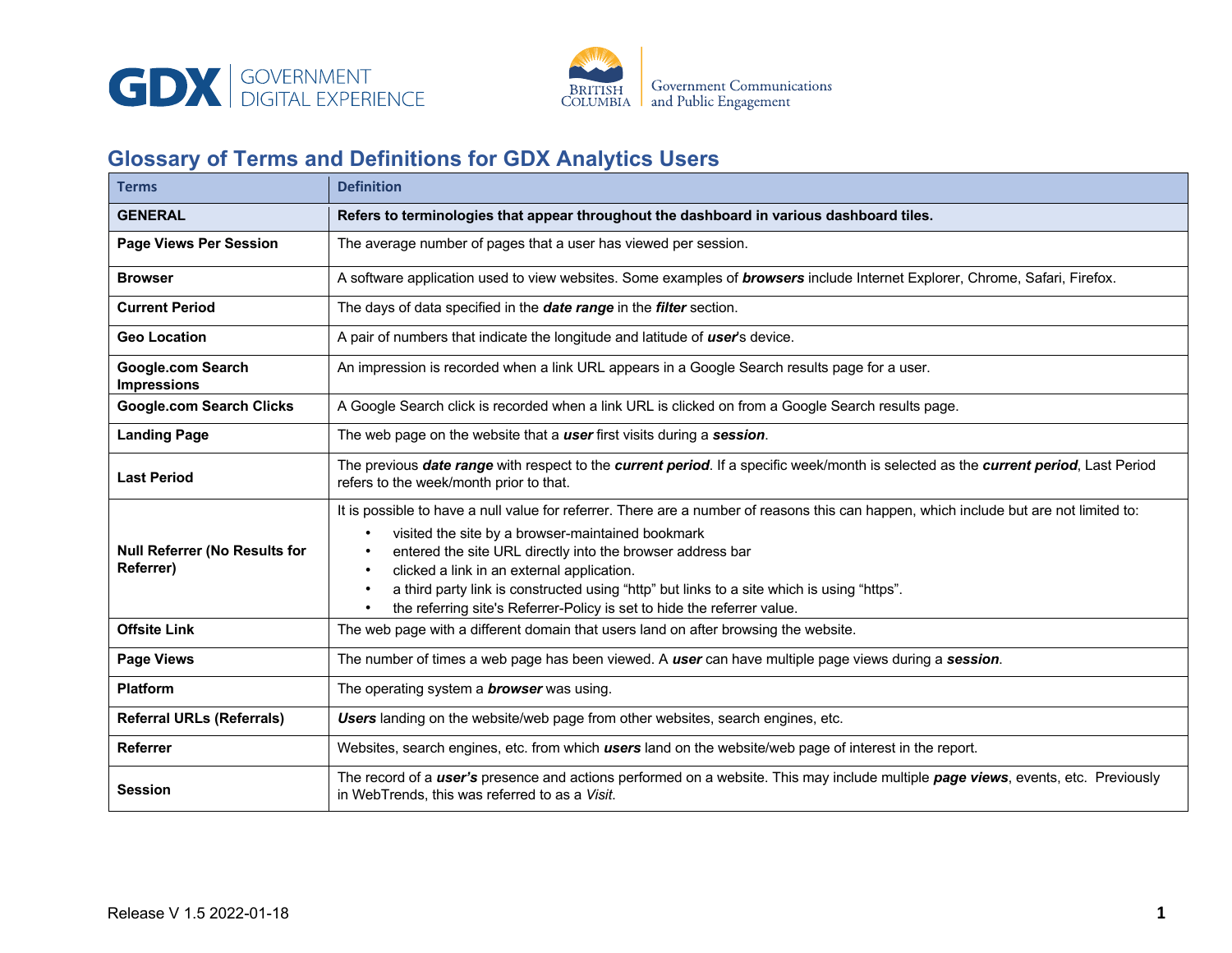



| <b>Session Duration</b> | The length of time between the first page view in a session and the last page view in a session. Sessions reset after 30 minutes<br>without any activity.                                                                                                                                                                                                                                                                                                                                                                                                                                                                                                                                                                                                                                                                                         |
|-------------------------|---------------------------------------------------------------------------------------------------------------------------------------------------------------------------------------------------------------------------------------------------------------------------------------------------------------------------------------------------------------------------------------------------------------------------------------------------------------------------------------------------------------------------------------------------------------------------------------------------------------------------------------------------------------------------------------------------------------------------------------------------------------------------------------------------------------------------------------------------|
| <b>Traffic Channel</b>  | An indicator of where <i>traffic</i> to the website/web page comes from:<br>Direct - The traffic landing on the website/web page by typing in the URL or using bookmarks.<br>Email - The traffic landing on the website/web page through a link in an email.<br>Internal - The traffic landing on the website/web page from another page with the same domain.<br>Paid - The traffic landing on the website/web page that is coming from paid search ads which appear in the results of Google,<br>Bing, or other search engines.<br>Other - The traffic landing on the website/web page that is not from any other channel.<br>Search - The traffic landing on the website/web page through search engine results.<br>Social - The traffic landing on the website/web page through social media websites such as Twitter, LinkedIn, or Facebook. |
| <b>Traffic</b>          | The sent and received data by users, typically measured by user counts, session counts, and page view counts.                                                                                                                                                                                                                                                                                                                                                                                                                                                                                                                                                                                                                                                                                                                                     |
| <b>User</b>             | An individual visiting a website, identified using cookies. A return user should not add to the user count; however, this may be obscured<br>by individuals using different <b>browsers</b> or devices, clearing their cache or having specific privacy settings.                                                                                                                                                                                                                                                                                                                                                                                                                                                                                                                                                                                 |
| <b>ISP</b>              | Is short for Internet Service Provider, which is defined as is an organization that provides services for accessing the internet.                                                                                                                                                                                                                                                                                                                                                                                                                                                                                                                                                                                                                                                                                                                 |

| Terms                                  | <b>Definition</b>                                                                                                                                                                                                                                  |
|----------------------------------------|----------------------------------------------------------------------------------------------------------------------------------------------------------------------------------------------------------------------------------------------------|
| <b>Tile</b>                            | A block of information in the dashboard presented in tables, graphs, maps, etc.                                                                                                                                                                    |
| <b>Average Session Duration</b>        | The "average session duration" calculates the average amount of time people stay on gov.bc.ca when they visit your pages. The<br>percentage shows by how much the length of user sessions has increased or decreased over the selected date range. |
| <b>Page Views Comparison</b>           | A chart comparing page views during the current period and the last period, according to the date range selected.                                                                                                                                  |
| Session percentage from last<br>period | A chart that shows the percent increase or decrease of session count, from the last period to the current period. The time period is the<br>same as what is selected in the date range filter.                                                     |
| Time of Day and Day of Week<br>Heatmap | A table showing the day of week as columns and hour of day rows, counting sessions for each over the time frame specified by the<br><b>date range</b> in the <b>filter</b> section.                                                                |
| <b>Top Browsers</b>                    | A table of <i>browsers</i> , <i>users</i> , <i>sessions</i> , and percent of <i>sessions</i> ordered by <i>users</i> count.                                                                                                                        |
| <b>Top Downloaded Clicks</b>           | A Download click shows the count that users have clicked to download an asset linked to on your page.                                                                                                                                              |
| <b>Top Google.com Searches</b>         | This tells you the search terms that people are using in Google Search, that are directing users to your site.                                                                                                                                     |
| <b>Top Gov.bc.ca Link Clicks</b>       | A Gov.bc.ca link click on your page is a click on a URL link that contains the domain "www2.gov.bc.ca".                                                                                                                                            |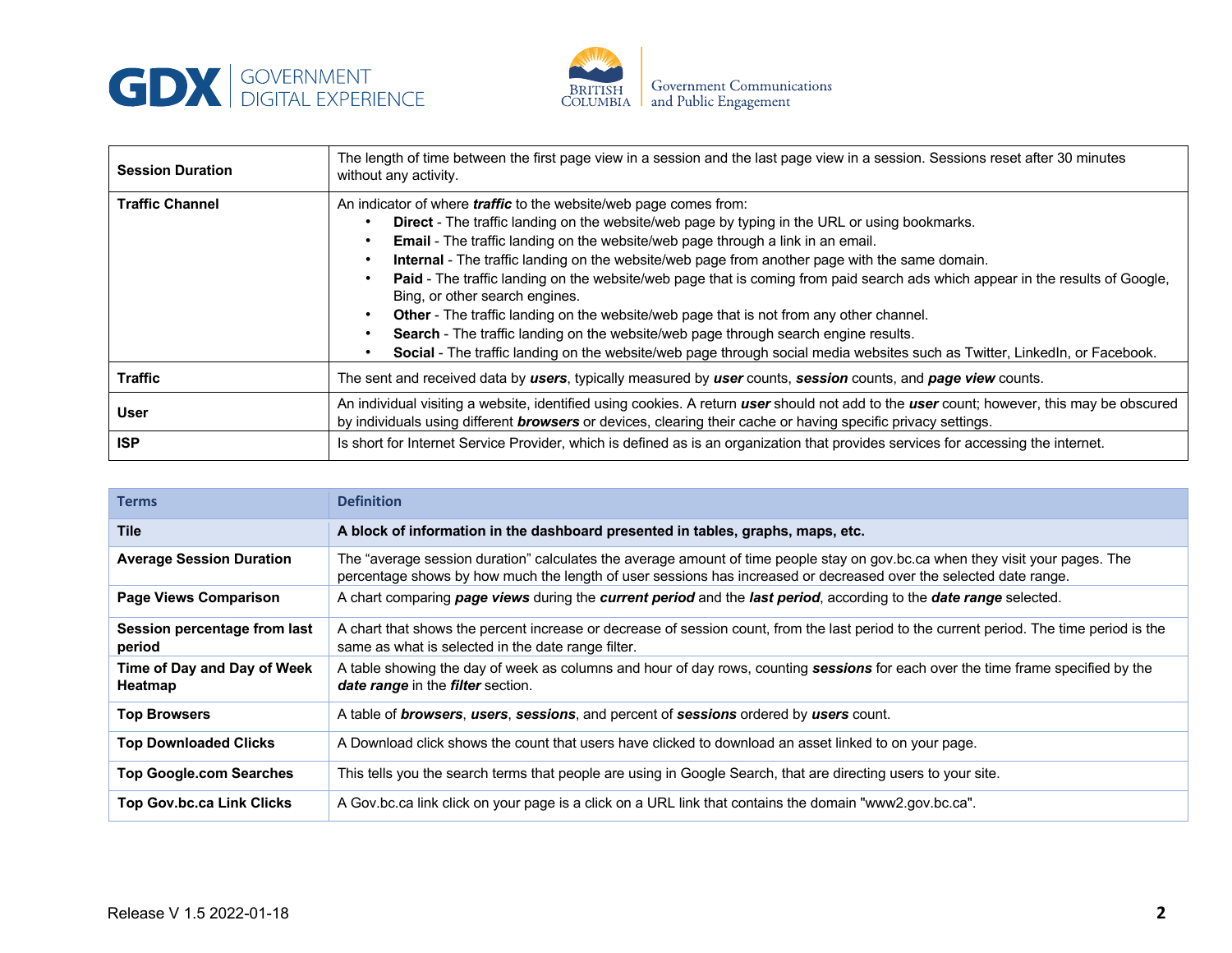



| <b>Top Gov Search Terms</b>                            | Displays the phrases and the number of its searches within the BC government search box which led the user to a page within a theme.                                                                                                      |
|--------------------------------------------------------|-------------------------------------------------------------------------------------------------------------------------------------------------------------------------------------------------------------------------------------------|
| <b>Top Offsite Links (Clicks)</b>                      | An Offsite link click on your page is a click on a URL link that does not contain the domain "www2.gov.bc.ca".                                                                                                                            |
| <b>Top Pages</b>                                       | Displays the top performing pages based on page view count.                                                                                                                                                                               |
| <b>Top Platforms</b>                                   | A table of operating systems, users, sessions, and percent of sessions ordered by users count.                                                                                                                                            |
| <b>Top Referral URLs</b>                               | "Top referral URLs" shows the most common URLs that are directing users to your site. It is ordered by page views count and shows the<br>percentage of page views from this referral URL.                                                 |
| <b>Top Sub Themes By</b><br><b>Google.com Searches</b> | A chart displaying the Sub Themes of a theme based on the number of Google.com Impressions and Google.com Clicks.                                                                                                                         |
| <b>Top Sub Themes By Sessions</b>                      | A chart displaying the Sub Themes of a theme ranked by the number of sessions.                                                                                                                                                            |
| <b>Traffic Map</b>                                     | A map, centred on B.C., showing sessions by their geo locations (longitude and latitude). Dot size is based on session counts.                                                                                                            |
| <b>Traffic Summary</b>                                 | A bar graph of users counts, session counts, and page view counts according to the detail defined with the traffic summary filter.                                                                                                        |
| <b>Top ISPs</b>                                        | A table of Internet Service Providers (ISPs), users, sessions, and percent of sessions ordered by users count.                                                                                                                            |
| <b>Terms</b>                                           | <b>Definition</b>                                                                                                                                                                                                                         |
|                                                        |                                                                                                                                                                                                                                           |
| <b>FILTER</b>                                          | Determines what data is used to populate dashboard Tiles.                                                                                                                                                                                 |
| City                                                   | Filters the dashboard to the information about those sessions which are determined to originate from the specified city. To restrict for a<br>specific city, the input should be in the following format: [city name] - [province/states] |
| Complete days / weeks /<br>months / quarters / years   | Various options for selecting the <i>date range</i> . The term "complete" refers to something that has already happened. The last Complete<br>Day is yesterday, for instance.                                                             |
| Date Range                                             | A date or range of dates that define the current period of data to be visualized. Date ranges are until (before) the final date.                                                                                                          |
| <b>Internal Government Traffic</b>                     | Selections for Yes, No, or Is Any Value. Filters the dashboard to present data known to originate from devices that have IP addresses<br>within the known range of BC Government IPs.                                                     |
| <b>Time Period for Traffic</b><br><b>Summary</b>       | The options of Day, Week, Month, and Year will determine the granularity of display in the <i>traffic summary tile</i> .                                                                                                                  |
| <b>Is Mobile</b>                                       | Selections for Yes, No, or Is Any Value. Filters the dashboard to data about users with mobile devices only.                                                                                                                              |
| Region                                                 | Filters the dashboard to the information about those sessions which are determined to originate from the specified region.                                                                                                                |